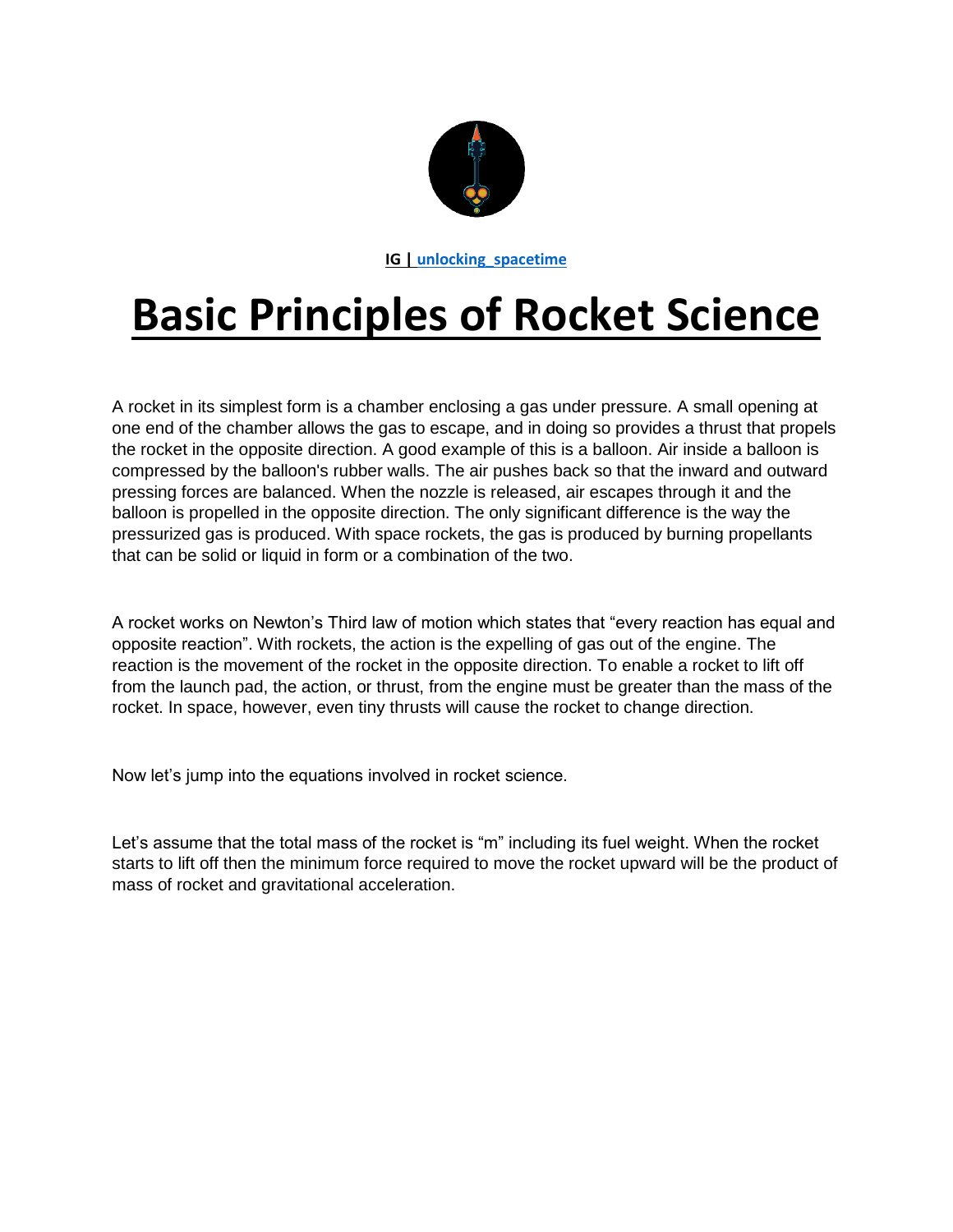

When the rocket is in the air, it will have upward velocity (V) and exhaust velocity (Ve). Also the mass of the rocket decreases as the fuel is burning out with every second. We also need to consider that in whole rocket system including the upward velocity and exhaust velocity there applies another force which is pulling the whole system downward – "Gravitational force".

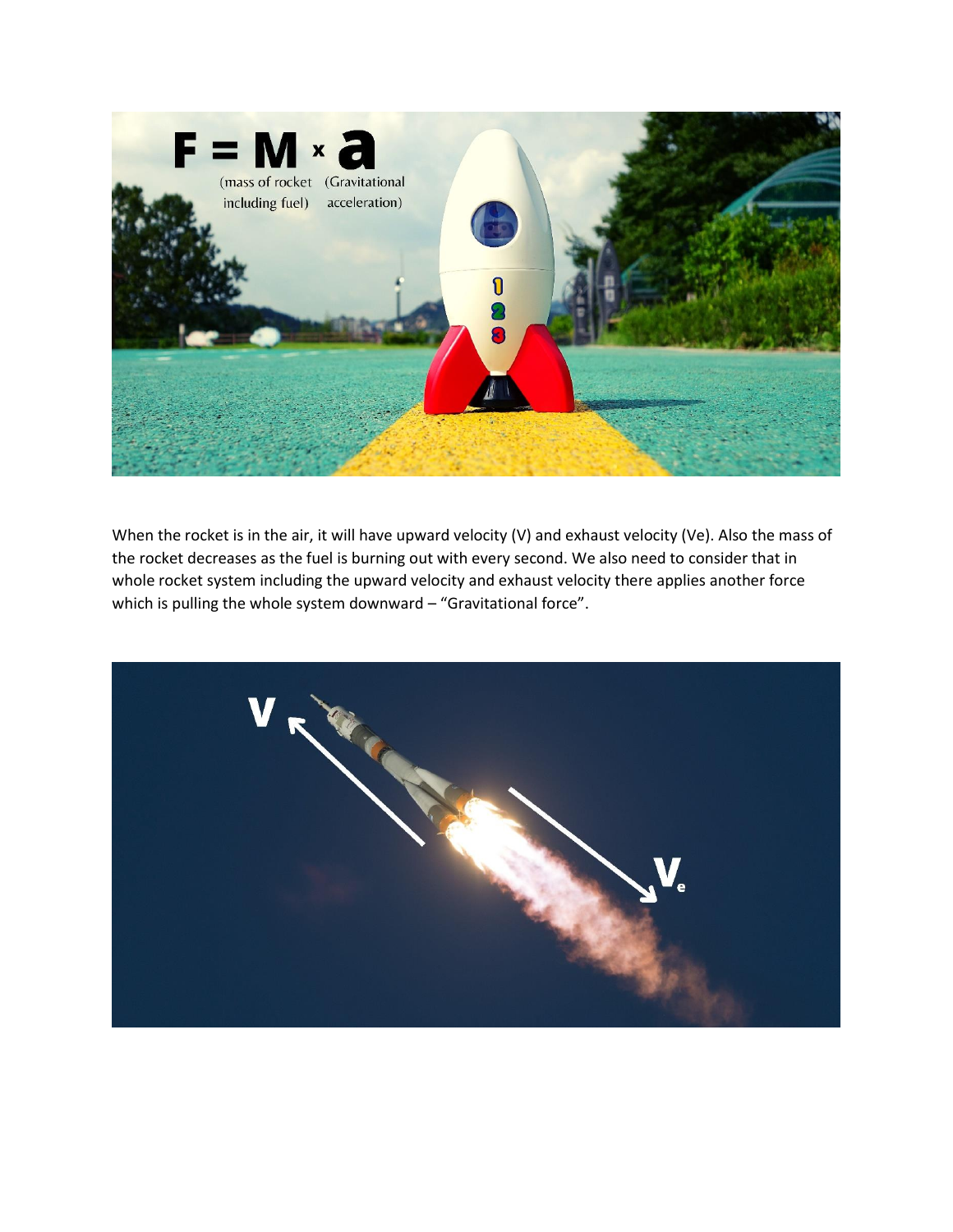When rocket starts firing it loose mass with the passage of time as the fuel burn. Now we need to calculate the total force being applied on rocket system by gravity. Let's assume that the rate at which rocket loose it's mass is R (kg/sec) and time passed is "t".



**Mass of rocket** =  $(M - R.t)$ ; R.t is defined as rate at which the rocket loose it's mass within a given time frame

**Mass of Exhaust** = R.t (amount of mass that has been expelled within a given time frame)

Now comes a bit complicated part, to calculate the acceleration of exhaust. Acceleration is defined as the rate of change of velocity. Exhaust velocity goes from V (before it is expelled) to Ve (after it is expelled). This diference is in negative as the acceleration is downward direction. So the acceleration of exhaust velocity is calculated by

# **(-Ve – V)/t**

Now putting up all the values in Eq. (1), we can derive the equation which tells us how the whole system moves

## **-mg = (m-R.t). a + (R.t). (-Ve – v)/t**

Above equation can be further reduced as "t" will get cancelled out

# $-mg = (m-R.t).a + R.(-Ve - V)$

The above equation shows how the whole rocket plus exhaust system moves.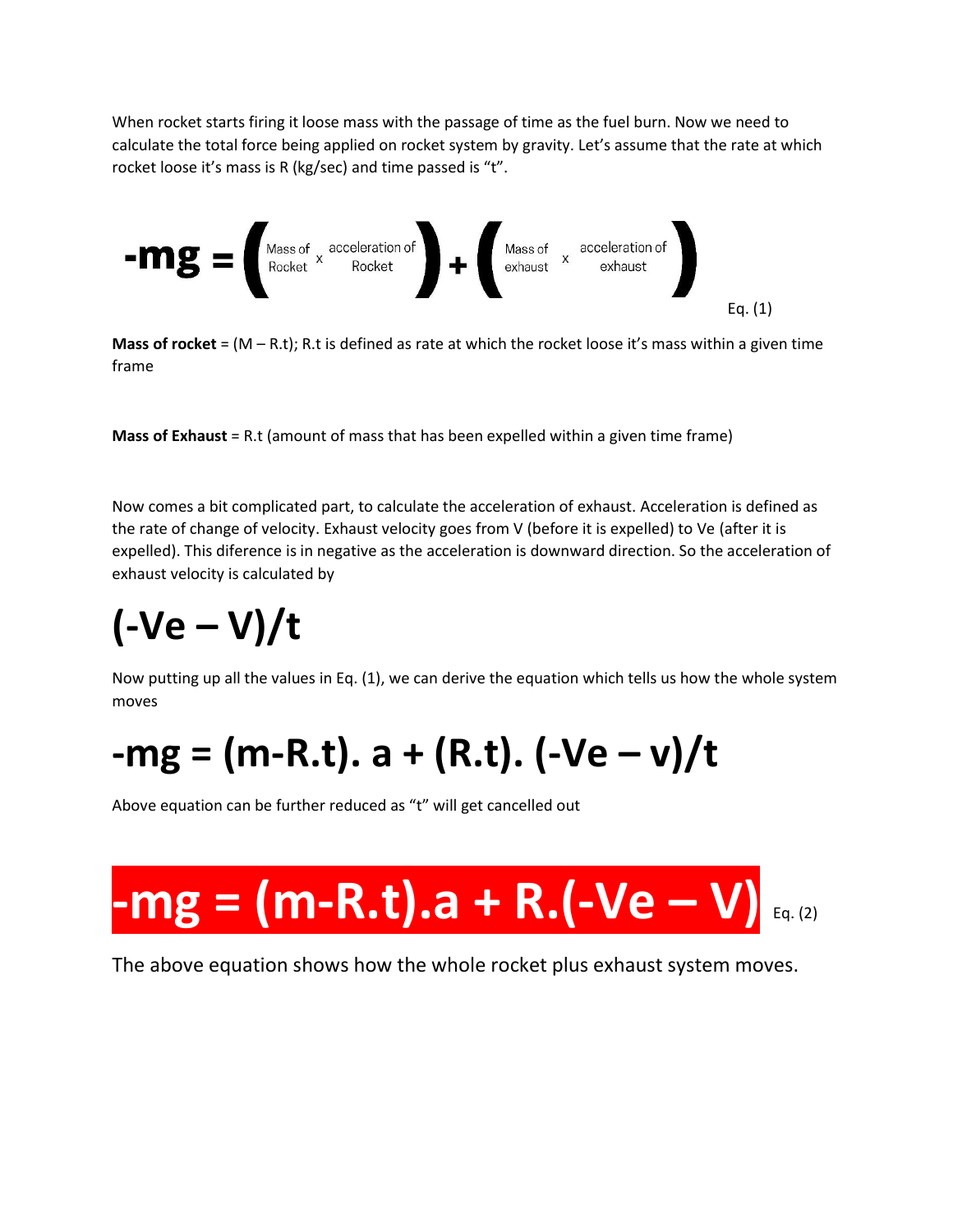What do you think should be the minimum exhaust velocity for the rocket to just hover?

When the rocket is hovering then it's velocity and acceleration are zero. In this case the Eq. (2) reduces to

#### **-mg = R.Ve** Eq. (3)

But here still there are two variables to find the force required – "R" – rate at which fuel is coming out & "Ve" – Exhaust Velocity

Let's assume that the rocket exhaust has an area of "a". So the volume of exhaust coming out can be expressed as

#### **Vol = a.Ve**

Now we need to relate the volume and rate "R". Rate is expressed as kilogram of fuel coming out within a given time frame. 1 Kg is 1 L and there are 1000 litres in 1 cubic meter

#### So, **R = 1000.Vol**

Now the Eq. (3) reduces to

#### **-mg = (1000.Vol). Ve**

Which further reduces down to